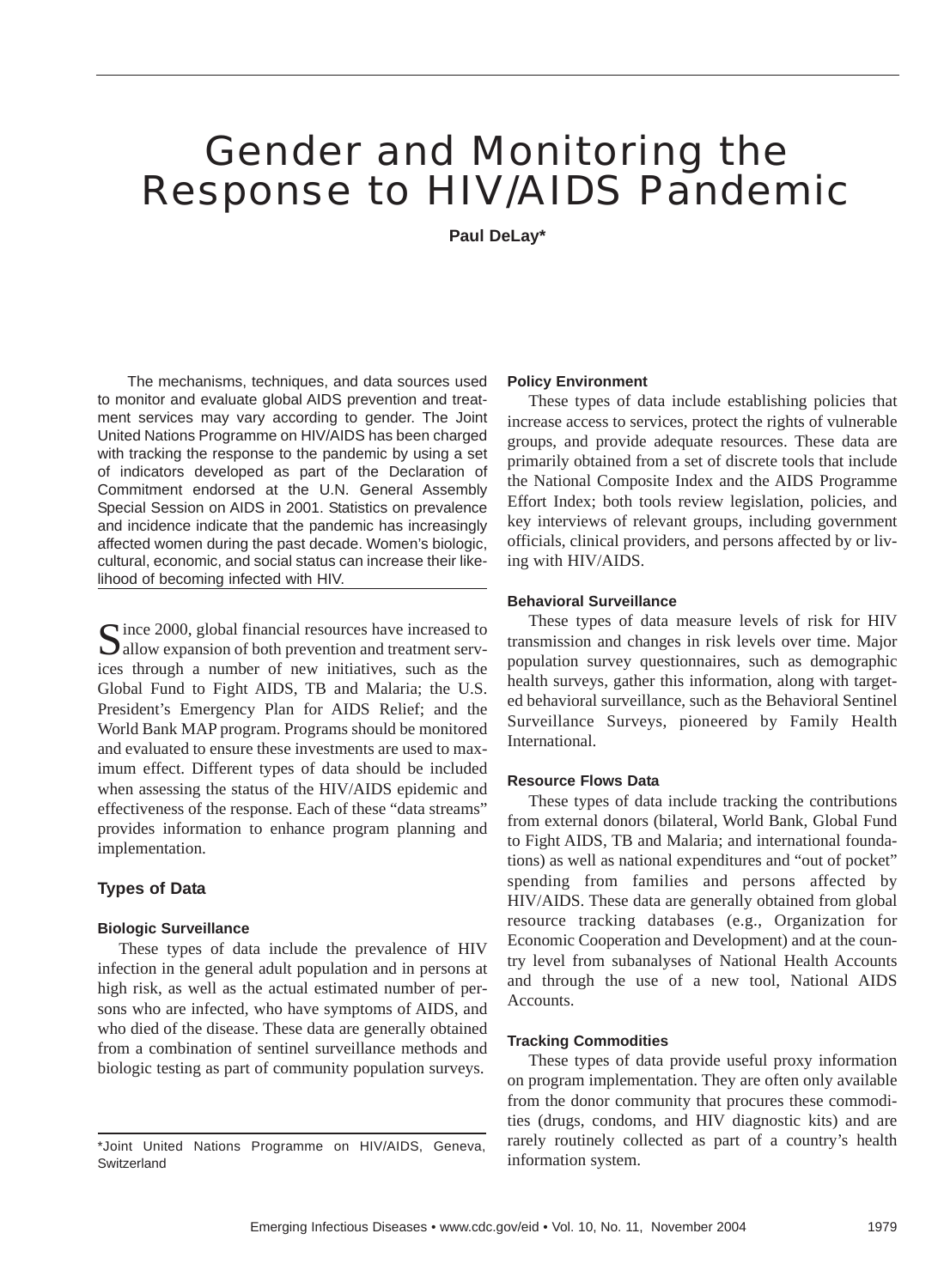

#### **Prevention and Treatment Services**

These types of data are generally measured through health information systems. However, because such systems are often inadequate in many developing counties, these data remain poor. Tracking services, for prevention or treatment, also necessitates monitoring the quality of these services. Much of this information can be obtained from health facility surveys, but these surveys are staffand resource-intensive and are generally not conducted routinely.

## **Disease and Death Data**

These types of data are frequently obtained from vital events registration, including estimated births, deaths, and causes of death. Again, in many developing countries, the collection of this type of information tends to be deficient.

#### **Response Indicators**

The Joint United Nations Programme on HIV/AIDS (UNAIDS) has been charged with tracking the response to the pandemic by using a set of indicators developed as part of the Declaration of Commitment, which was endorsed at the U.N. General Assembly Special Session on AIDS in 2001. When these indicators were first measured in 2003, differences in the comprehensiveness and quality of available data became clear. The biologic surveillance data are improving over time, and now the policy environment can be assessed to determine levels of commitment. However, we currently obtain very poor data on commodities, resource flows, and the coverage and quality of prevention and treatment services. This lack of credible data is made worse by the inability to disaggregate these activities by gender.

## **Biologic Surveillance Data**

Until recently, most of this information has been gathered from sentinel surveys of general adult populations and populations at risk. These data are now being complemented by the increasing use of population surveys that include seroprevalence testing. These new data collection methods deepen our understanding of the pandemic. Statistics on prevalence, incidence, and estimated numbers of persons

infected with HIV and those with HIV disease have gender implications and point to the increased feminization of the pandemic over the past decade. Almost 60% of HIV-infected persons in sub-Saharan Africa are female. Nearly 20 million HIV-infected persons in the developing world are girls and women (Figure 1). Biologic and behavioral data explain why these different vulnerabilities exist and what sort of interventions could address these different transmission dynamics. Other data indicate that women in sub-Saharan Africa are often infected in their teens while men become infected in their 20s, a 10-year difference.

## **Policy Environment**

A major focus of The U.N. General Assembly Declaration of Commitment is to examine whether countries themselves are creating an environment with a positive and effective response. Are the appropriate policies in place? Is there real commitment by government and civil society to implementing programs that will make a difference? UNAIDS attempts to examine stigma and discrimination by using the National Composite Policy Index (NCI), the AIDS Program Index (API), and a series of media analyses. Globally, funds made available by various sources, HIV/AIDS policies within multinational corporations, and the value of global advocacy efforts are measured. At the national level, funds from national governments, existence of policies to promote programs for risk reduction, and access to care and treatment are measured.

NCI assesses legislation and policy related to national strategic plans, prevention efforts, maintenance of human rights, and provision of care and support. For instance, if a national strategy exists for HIV/AIDS, does it address those at risk in the uniformed services, youth, migrants, and other risk groups? Does the strategy address human rights, particularly access to services for women? However, this approach does not assess the public's awareness of this legislation, how the policy is enforced and implemented, or the quality of these policies. For example, in sub-Saharan Africa, 80% of developing countries have a policy in place to provide antiretroviral therapy, but only 1% of HIV-infected persons in this region actually have access to these lifesaving treatments.



Figure 1. Feminization of HIV/AIDS epidemic, 1985– 2002. Source: United Nations Joint Programme on HIV/AIDS, World Health Organization. Estimates; 2002.

1985 1986 1987 1988 1989 1990 1991 1992 1993 1994 1995 1996 1997 1998 1999 2000 2001 2002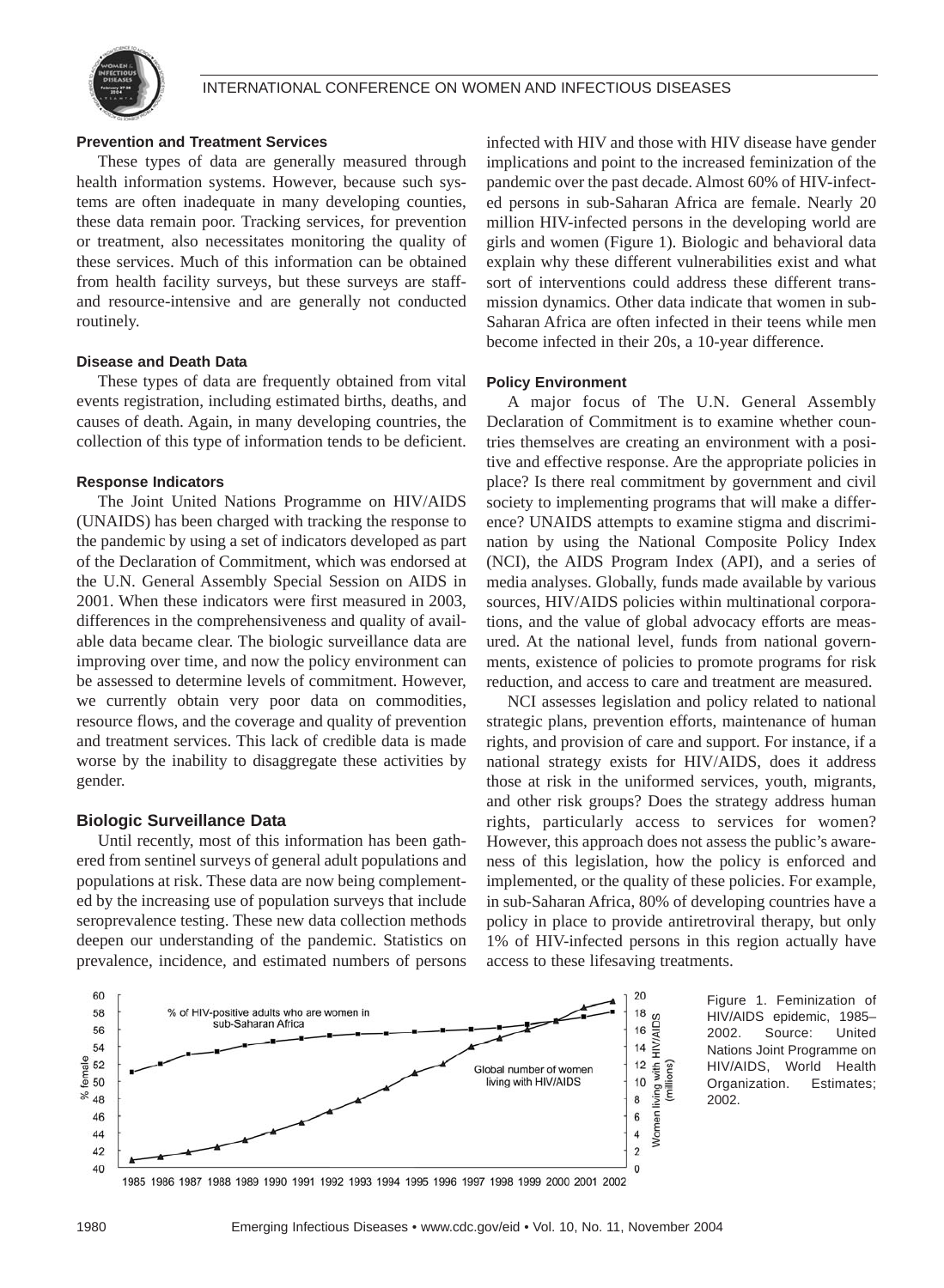In addition to NCI, which quantitatively measures the policy environment, we are also using API, which is a more qualitative, subjective index that examines a range of issues, including stigma, discrimination, and access to services. API is measured by using a Delphi approach. Relevant groups (civil society, health workers, policymakers, government officials, businessmen, religious leaders, persons living with AIDS) are brought together and asked a series of ≈100 standardized questions. This instrument allows us to assess whether policies are actually being implemented and whether they are making a difference. This tool has become increasingly useful to measure subtle and complex changes that occur in a country response, and it is now being applied to other interventions, such as the scope and quality of orphan care, which is difficult to track quantitatively.

One downside to the API is that it does not allow for cross-country comparison. The reason is that citizens' expectations about their government vary widely across countries. Some countries may be assessed poorly because the citizens expect more; however, a country with no policy may do well because the expectations from the public are much lower. However, API is being revised to make some of the responses to the structured interview questions less subjective.

## **Behavioral Risk Data**

Behavioral data fall into three areas, which include data on vulnerability, knowledge and awareness, and risk behavior over time. Women have biologic, cultural, economic, and social vulnerabilities that increase their likelihood of acquiring an infectious disease. They also face hostile justice systems, are exposed to sexual violence, lose inheritance rights and property, lack access to reproductive services, and have few support systems

Analysis of data can lead to a better understanding of inherent vulnerabilities. For example, marriage does not necessarily protect against sexually transmitted infections. Marriage at a very young age can actually increase vulnerability, initiating a young woman into sexual activity earlier than if she were not married. While we believe these findings could be a pathway for future potential interventions, exactly what these programs would look like is being debated.

Figure 2 presents a collection of the knowledge and awareness data that are now being measured in many countries on a more routine basis. Data on the knowledge of how a person becomes infected and how we can protect ourselves are often better disaggregated by gender than many of the other data streams because knowledge assessment surveys are often performed in a same-sex venue. In many ways, girls understand prevention data better than boys. Girls tend to be more accessible to the transfer of information. However, their ability to act on this knowledge is often where the vulnerabilities lie.

The age of first sexual activity can be closely correlated with HIV prevalence (Figure 3). However, the definition of sexual debut can be difficult because much of these data come from retrospective interviews. Persons are asked to remember when their first sex act occurred. The validity of some of these data is questioned, and these methods do not easily permit an assessment of current sexual practices of young persons.

Cross-generational sex is a controversial, but important, area when considering vulnerability. Recently, efforts have been increased to better understand what is happening in this area. While exploitation is a reality, not all persons involved perceive these acts as exploitation. Most young women participate in these relationships to survive. Older men think that they reduce their chance of being infected by being with a younger girl. Addressing these complex and culturally sensitive issues will require innovative thinking.

Violence is another major issue that makes women vulnerable. Data from South Africa indicate that 33% of women are afraid of saying no to sex, 29% have been forced to have sex, and 55% have had sex because their boyfriend insisted (1). In Botswana, the number of reported rapes has increased, but the number of convictions has not (Figure 4).

#### **Tracking Resource Flows**

While not traditionally part of monitoring and evaluation, tracking financial resource flows is now considered a



Figure 2. Percentage of adolescents (15–19 years) who do not know how to protect themselves from HIV. Source: Macro International, USA and United Nations Children's Fund, demographic and health surveys.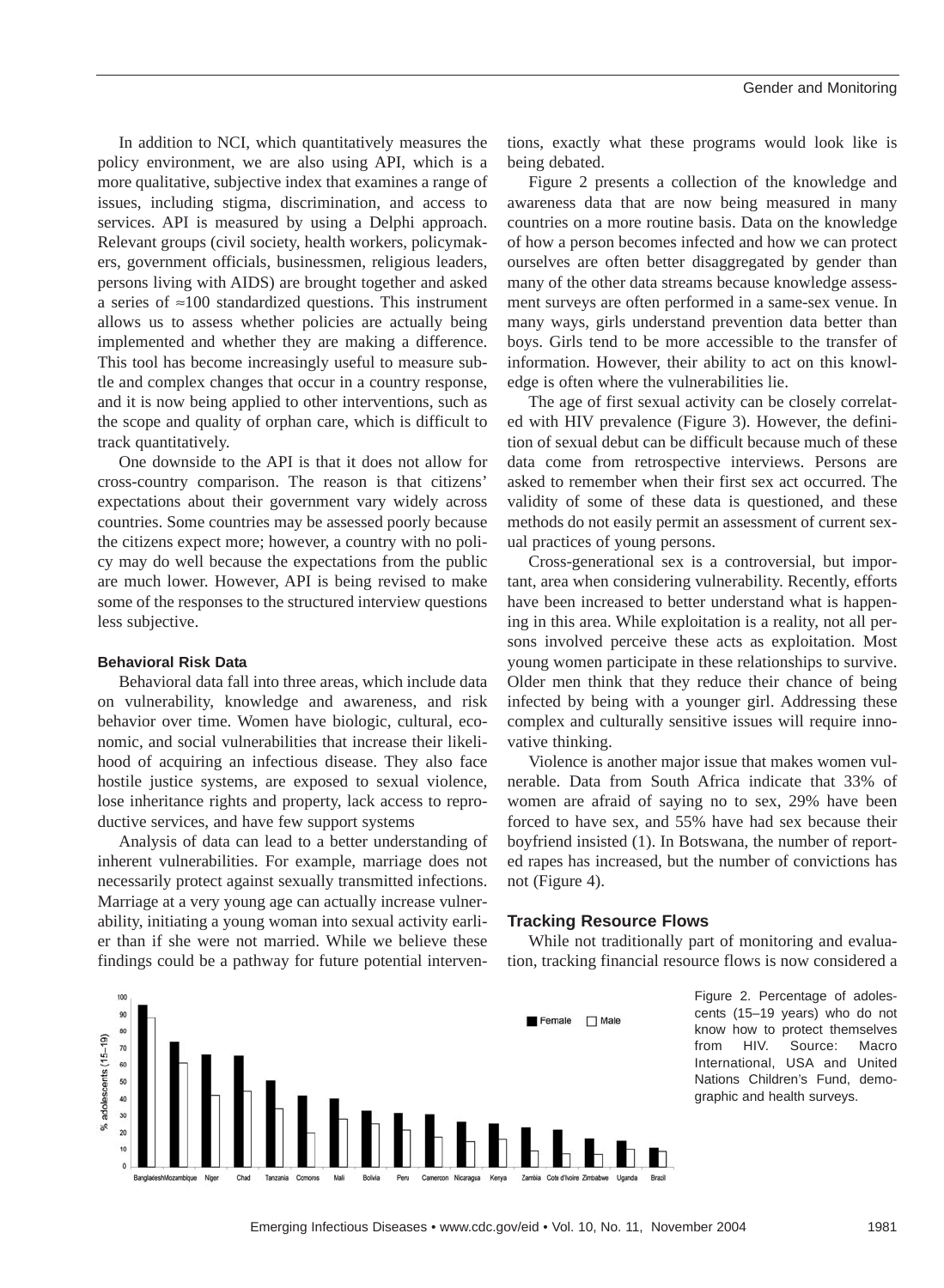



Figure 3. Median age at first sexual intercourse among young women. Source: World Health Organization. HIV/AIDS epidemiologic surveillance update for the WHO Africa region.

key element for monitoring program implementation and effectiveness. How much money comes from the U.S. government or other international donors into a country versus how much comes from the national government itself? Do you see economies of scale as service coverage goes up? Do commodities, such as antiretroviral drugs, become more inexpensive, or as we move from first-line to second-line antiretroviral treatments, will the costs actually go up over time. At a global level, we rely on the Organization for Economic, Cooperation, and Development, which was created by the major industrialized countries to track financial resources and by the Netherlands Interdisciplinary Demographic Institute, which is under contract to UNAIDS to provide information on funding levels from bilateral donors, multilateral organizations, foundations, and the private sector. Resource flows are often tracked at the country level through National Health Accounts and National AIDS Accounts. Figure 5 shows funding levels for AIDS activities in the developing world from various sources.

While spending is increasing, so are unmet needs. The estimated need represented by the top portions of the bar chart (Figure 5) does not include the necessary investments in infrastructure, such as the costs for building more hospitals, clinics, and laboratories, and for training more people. These estimated needs represent what could be spent



Figure 4. Number of reported rapes and convictions in Botswana. Source: Emang Basadi Women's Association, Botswana, 1998.

now with existing infrastructure. The right resources should go to the right places. What should the public sector pay for? What should the private corporate sector pay for? These ratios will change from country to country. We need to examine efficiency of allocations. Assessing equity of allocations is equally important. Is the money actually going to the populations that need it the most? Is it going to a general Information Education Communication campaign, or is it going to the populations at highest risk? Is it staying in the cities or reaching rural settings?

## **Service Delivery and Coverage**

To examine services and coverage, we use key informant coverage surveys, health facility surveys, and donor data. In the UNAIDS 2003 Progress Report on the Global Response to the HIV/AIDS Epidemic, the available data on the delivery of preventive and treatment services demonstrated a lack of access. Only 1 in 100 pregnant women receives services to prevent mother-to-child transmission of HIV. One in 100 eligible HIV-infected persons (men and women) has access to antiretroviral therapy. One in 10 has access to testing for HIV infection. One in four has access to basic information on AIDS and protection against AIDS. Much of these data cannot currently be disaggregated by gender. When we look at antiretroviral therapy,  $\approx$ 400,000 persons in the developing world are being treated, of which ≈80,000 are in sub-Saharan Africa, but the ratio of women to men receiving these services is difficult to break down.

## **Overall Challenges**

We face a number of challenges in containing the AIDS pandemic and increasing prevention and treatment programs, particularly as they relate to gender. Setting standards and targets for equity of access and then monitoring progress will be critical. For example, UNAIDS advocates that of the 3 million infected persons who should be started on antiretroviral therapy by the end of 2005, an appropriate number should be women, depending on the ratio of infected men to women in that specific country.

Measuring sectorwide effects of these new resources will be a major issue. If a massive investment in infrastructure is focused on the three major infectious diseases (AIDS, tuberculosis, and malaria), will the health sector be positively affected as a whole or will we see staff, commodities, and resources diverted from other areas of public health, such as immunization of children or treatment of childhood diarrhea? How are we going to measure this?

A new initiative, the Global Coalition on Women and AIDS, was launched February 2004 by UNAIDS and other partners. The coalition focuses on selected key areas: preventing HIV infection in girls and women, reducing violence against women, protecting property and inheritance